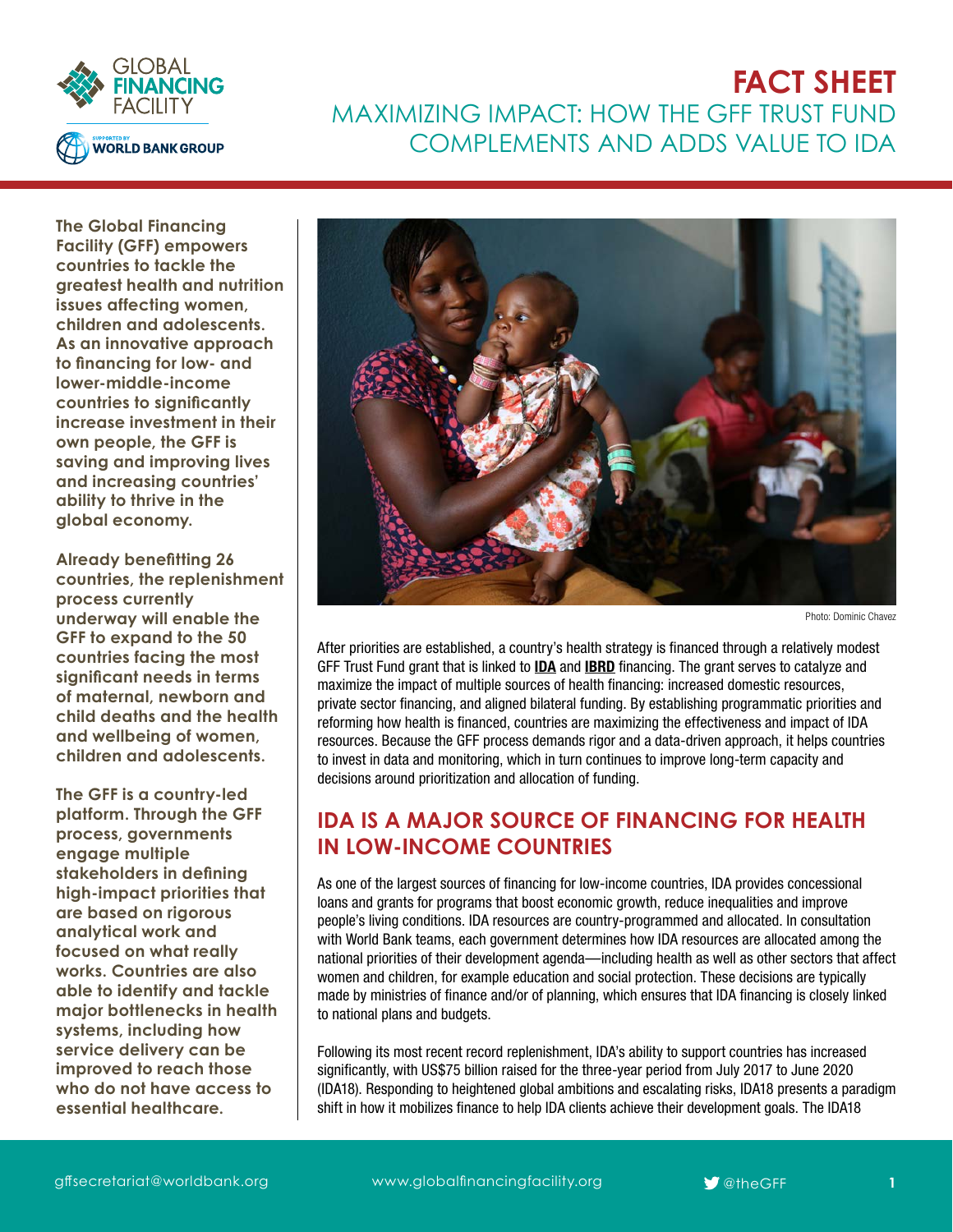

# **FACT SHEET** MAXIMIZING IMPACT: HOW THE GFF TRUST FUND COMPLEMENTS AND ADDS VALUE TO IDA

replenishment is the largest in IDA's 56-year history and heralds a significant step change in its policy and financing framework. The scale, transformation and innovation of IDA18 presents a unique opportunity, and responsibility, for IDA as a critical implementation agent for achieving World Bank Group goals and the 2030 Agenda: to use these funds for maximum impact and client support.<sup>1</sup>

### IN IDA17,

IDA commitments to health increased by 50% to US\$4.6 billion in IDA17, compared with US\$3.1 billion in IDA16. Additional growth is expected under IDA18.

IDA investment in human capital can substantially accelerate countries' progress on the Sustainable Development Goals (SDGs), helping to advance their economic growth, and to closing the US\$33 billion annual financing gap for reproductive, maternal, newborn, children and adolescent health and nutrition (RMNCAH-N).

|                                                           | <b>IDA NET COMM AMT</b> | SHARE (%) |
|-----------------------------------------------------------|-------------------------|-----------|
| <b>HEALTH SECTOR</b>                                      | 8.3                     | 7.6%      |
| SOCIAL SECTOR<br>(Health+Education+<br>Social Protection) | 31.1                    | 28.5%     |
| <b>IDA TOTAL</b>                                          | 109.1                   | 100.0%    |

*IDA Net Commitments, US\$ billion, as of January 31, 2017*

## **THE GFF HELPS MAXIMIZE THE IMPACT OF IDA FINANCING**

The GFF is helping countries to drive systemic change by supporting their governments in convening partners and agreeing on a country-led plan that identifies a common set of priorities to improve the health of their people—starting with women, children and adolescents. Historically underinvested areas, such as sexual and reproductive health and rights, newborn survival, adolescent health, and nutrition, are prioritized. By focusing and increasing countries' domestic resources and aligning them with IDA financing, external financing and private sector resources, the GFF acts as a catalyst, leveraging existing development aid and crowding in additional funding—helping support a comprehensive and integrated approach to health finance.

## **THE GFF COMPLEMENTS AND ENHANCES IDA IN SPECIFIC WAYS:**

1. As a country-driven multi-stakeholder partnership and platform, the GFF supports governments in bringing partners together around a common set of priorities with focus on results; this leads to synergies being identified between IDA funding and the financing of other development partners, which enable the IDA financing to achieve more and stronger results in aggregate.

### IN CAMEROON,

the GFF process resulted in much stronger collaboration between financing from IDA (which focused on supply-side readiness) and financing from the French and German governments (which addressed demand-side constraints) ultimately improving the effectiveness of both IDA and the bilateral financing.

### 2. The GFF contributes to increasing the efficiency of

available resources, including IDA, by providing financing and technical support to develop and fund one Investment Case, which prioritizes a set of high-impact interventions and thus strengthens allocative efficiency of expenditures in health. Because the GFF helps governments to determine programmatic priorities and reform its approach to financing health, the process improves a country's capacity for financial management and increases rigor, governance and accountability.

#### THROUGH THE GFF PROCESS IN THE DEMOCRATIC REPUBLIC OF CONGO,

the government and key stakeholders agreed on an Investment Case that set out some important strategic shifts that will improve efficiency by channeling funds, including additional IDA financing, to areas that are highly cost-effective but that have historically been underfinanced in the country, such as family planning and nutrition.

 $3.$  The GFF is multi-sectoral. Although there is a significant emphasis on RMNCAH-N with a focus on the highest-impact health and nutrition interventions and the main drivers of coverage of these interventions across sectors, the GFF process helps identify synergies across different sectors and streams of IDA financing. Program examples include investments in social protection and in the water and sanitation sectors. The latter contributes to child mortality reduction and reduction in stunting and illustrates how the GFF can maximize cross-sectoral benefits of IDA investments.

<sup>1</sup> [http://documents.worldbank.org/curated/en/348661486654455091/Report-from](http://documents.worldbank.org/curated/en/348661486654455091/Report-from-the-Executive-Directors-of-the-International-Development-Association-to-the-Board-of-Governors-Additions-to-IDA-Resources-Eighteenth-Replenishment)[the-Executive-Directors-of-the-International-Development-Association-to-the-Board](http://documents.worldbank.org/curated/en/348661486654455091/Report-from-the-Executive-Directors-of-the-International-Development-Association-to-the-Board-of-Governors-Additions-to-IDA-Resources-Eighteenth-Replenishment)[of-Governors-Additions-to-IDA-Resources-Eighteenth-Replenishment](http://documents.worldbank.org/curated/en/348661486654455091/Report-from-the-Executive-Directors-of-the-International-Development-Association-to-the-Board-of-Governors-Additions-to-IDA-Resources-Eighteenth-Replenishment)